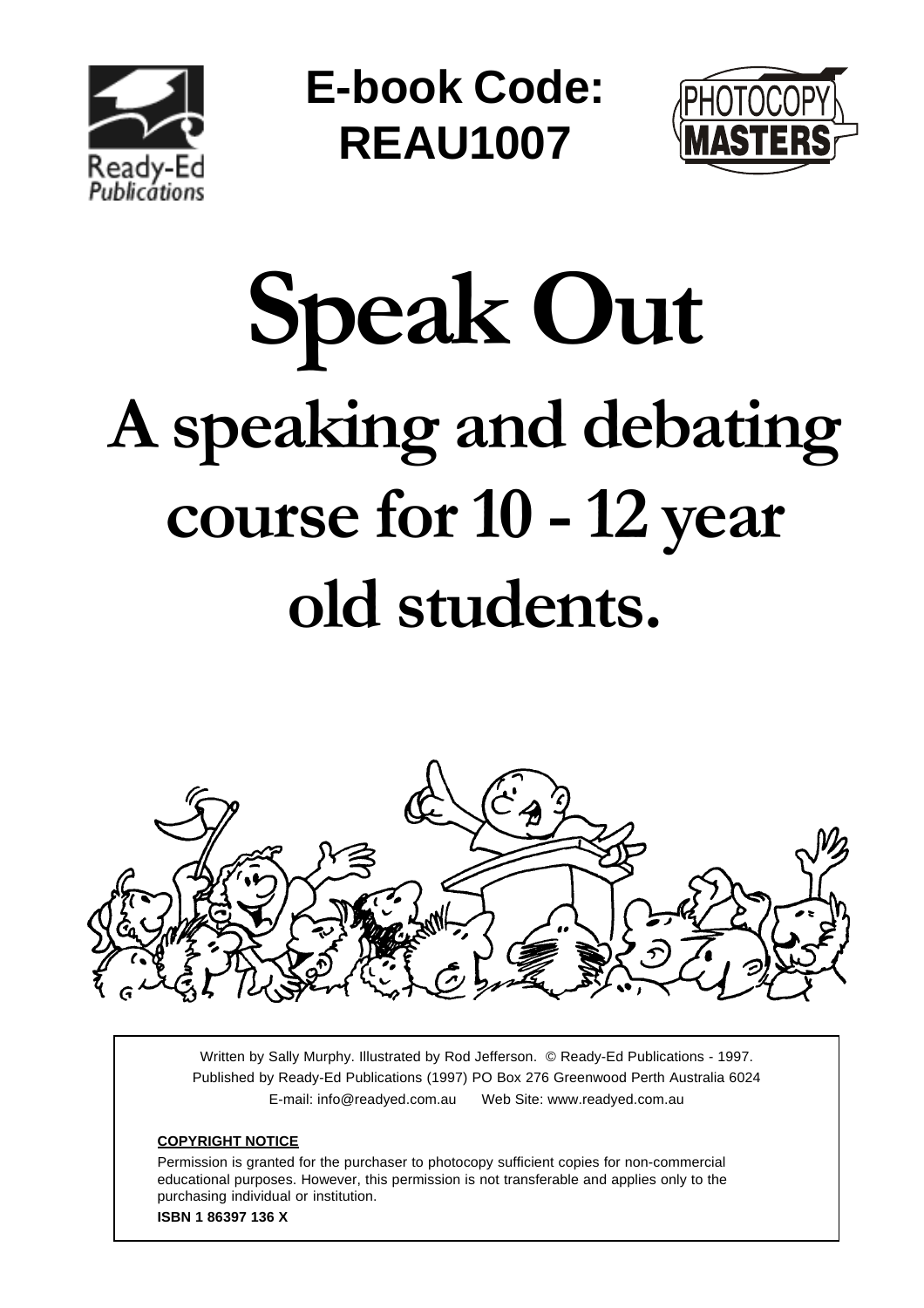# **INTRODUCTION**

**SPEAK OUT** is a public speaking course aimed at 10 to 12 year old students.

The book's aims are twofold -

#### **For Teachers**

To provide a range of speech-based activities which can be integrated across the curriculum.

#### **For Students**

To provide varied opportunities for verbal expression in a non-threatening environment and so improve confidence in public speaking.

### **RATIONALE**

In today's world successful people are, by necessity, successful speakers. Every adult must be able to speak clearly and confidently in a range of situations, from large gatherings to business meetings. Even those applying for the most menial jobs must be able to perform well at job interviews, and in personal matters every individual must be able to state a case clearly and ensure his/her rights are not infringed. Yet few students leave school equipped with such skills. One reason for this is that students learn to fear these situations at an early age. Another reason is that teachers find it difficult to create opportunities for practising and developing public speaking skills. Every teacher knows the reaction s/he will get following a directive to "prepare a three minute speech on...".

This book attempts to alleviate these problems by providing activities which are fun and stress-free for students, yet which develop effective speech skills.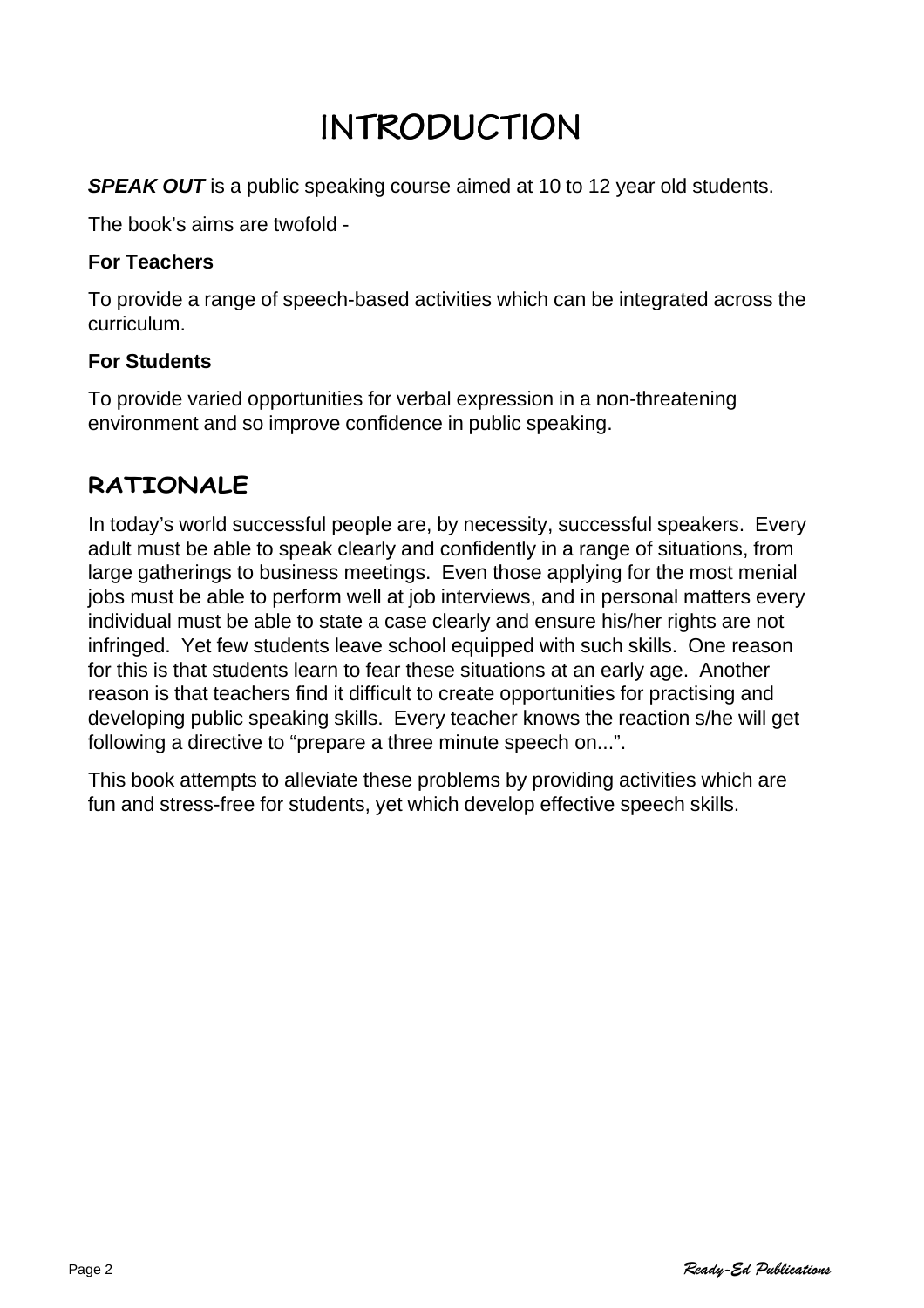## Contents

#### **Section One: Getting Started**

| <b>Teachers' Notes</b>           | 4              |
|----------------------------------|----------------|
| Let Me Introduce                 | 5              |
| <b>My Favourite Things</b>       | 6              |
| <b>Tongue Tied</b>               | $\overline{7}$ |
| Who Is This?                     | 8              |
| <b>Character Interviews</b>      | 9              |
| How Does It Look?                | 10             |
| Section Two: Skill Building      |                |
| <b>Teachers' Notes</b>           | 11             |
| It Was Like This                 | 12             |
| Superquiz                        | 13             |
| A Great Fall?                    | 14             |
| Body Language - 1                | 15             |
| Body Language - 2                | 16             |
| <b>Tone of Voice</b>             | 17             |
| Buy It!                          | 18             |
| Let Me Out!                      | 19             |
| <b>Ark Adventure</b>             | 20             |
| And The Winner is                | 21             |
| <b>The Great Invention</b>       | 22             |
| An Informative Speech            | 23             |
| A Persuasive Speech              | 24             |
| Section Three: Games             |                |
| <b>Teachers' Notes</b>           | 25             |
| <b>Warm-up Games</b>             | 26             |
| <b>Impromptu Activities</b>      | 27             |
| Impromptu Cards Set One          | 28 - 29        |
| Impromptu Cards Set Two          | $30 - 31$      |
| Impromptu Cards: Teacher Blank   | 32             |
| <b>Section Four:</b><br>Debating |                |
| Teachers' Notes                  | 33             |

| 33        |
|-----------|
| 34        |
| 35        |
| $36 - 42$ |
| 43        |
| 44        |
|           |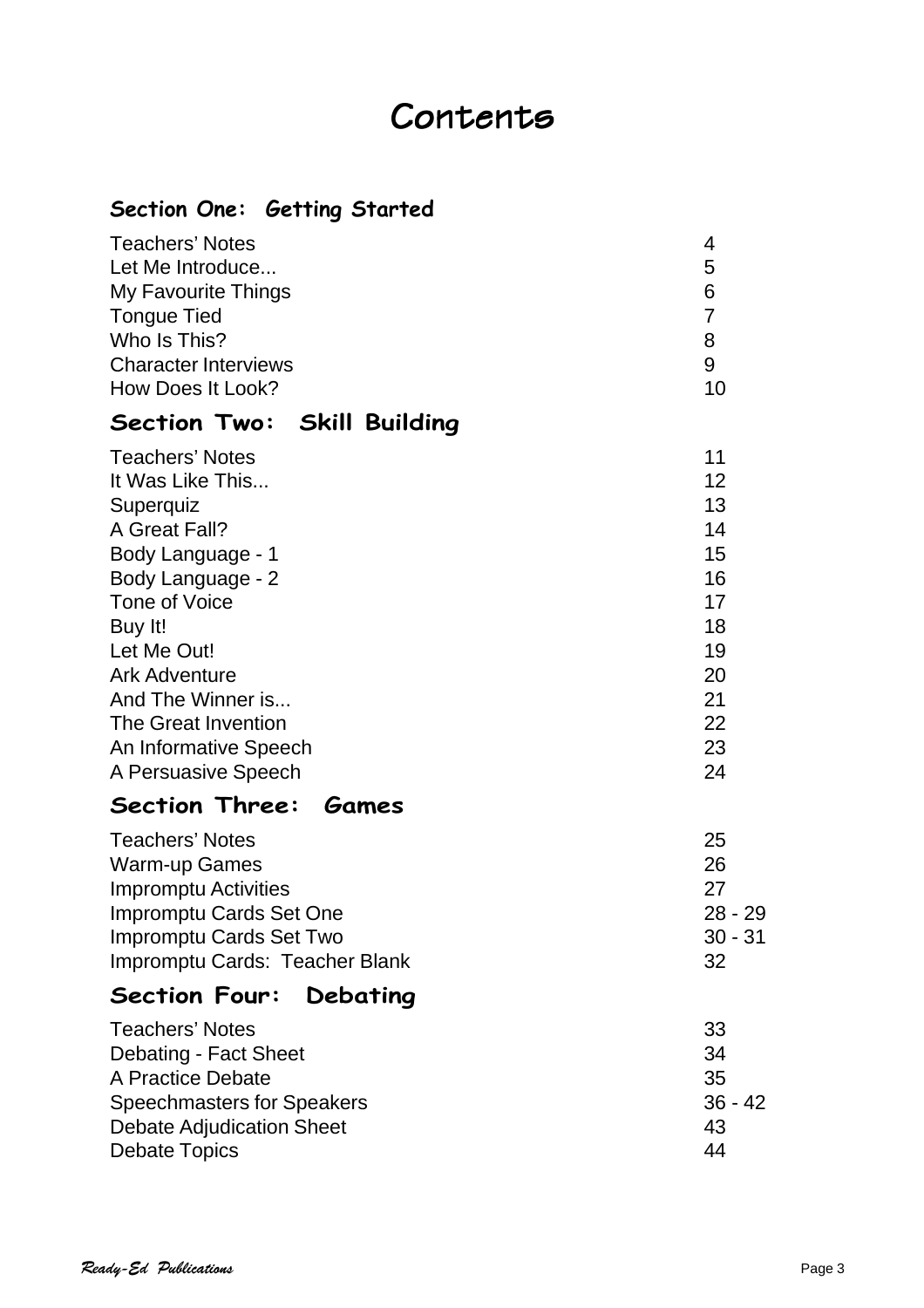# SECTION I: Getting Started

## **Teachers' Notes**

The emphasis in this section is on getting students talking. The activities are designed for partner or small group work, to give students practice in oral activities before making more formal presentations to the whole class. The exception to this is the first activity, which has been included as a way of getting things started, and of assessing the ability of a new class. It is particularly effective with groups that are not well acquainted with each other. Remember that there are no 'right' answers to these activities - they aim simply to build confidence. As such, teacher intervention should be minimal.

The following steps are suggested for each activity.

- 1. Distribute sheets.
- 2. Work through sheet, one section at a time. Rather than reading through the whole sheet, explain each numbered task, then allow time for students to complete that task only. When all students are ready, begin the next task. This will keep students focused.
- 3. As students attempt each task, circulate amongst them to observe, intervening only with groups who are not on task or who are having difficulties.
- 4. After each activity, allow time for discussion. Highlight tasks done well and identify areas of difficulty. This is an important time for obtaining student feedback and assessing progress.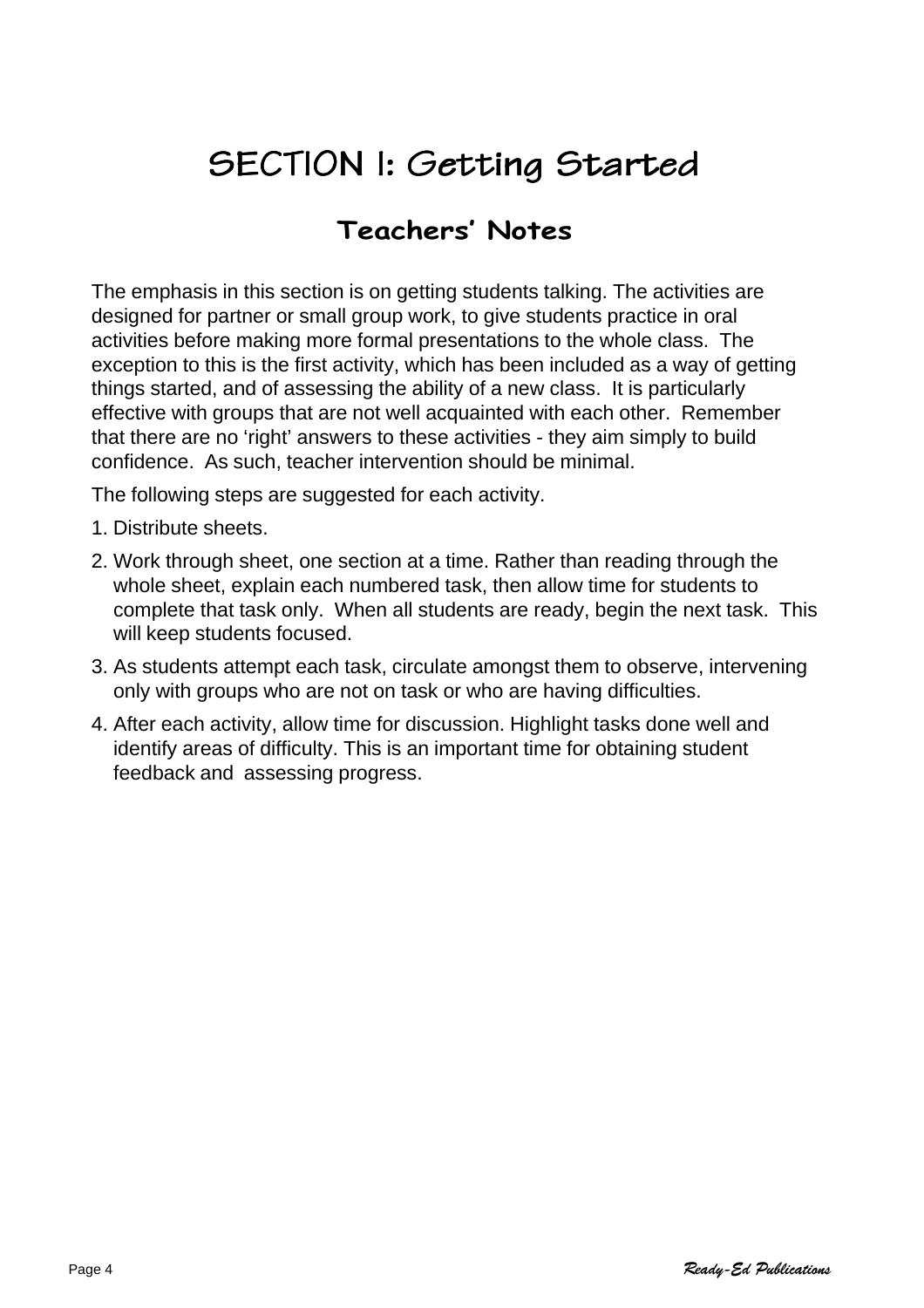#### **Name....................................**

## Let Me Introduce...

You might know the names of some, or even all, of your classmates, but how well do you really KNOW them? Today you are going to get a little better acquainted with all of them.

- 1. First, find yourself a partner. Make sure it is someone in the class that you don't know very well - after all, you already know plenty about your best friend!
- 2. Next, spend five minutes talking to your partner. Try to find out something about him or her that you don't already know - the more interesting the better. You might wish to write notes so that you remember what you've heard. Make sure you talk for the whole five minutes so that you learn as much as you can.



3. In a moment you will be asked to introduce your partner to the class. Write down what you are going to say in the space below.

| Good morning/arternoon class. Let me introduce |  |
|------------------------------------------------|--|
|                                                |  |
|                                                |  |
|                                                |  |
|                                                |  |
|                                                |  |
|                                                |  |

- 4. Now, listen carefully to all the introductions. Try to remember as many names and details as you can.
- 5. Finally, the hard part. On the back of this sheet draw a map of all the desks in the classroom. On each desk write the name of the person who sits there, and any information you can remember about him or her. Compare with your partner to see who has remembered the most.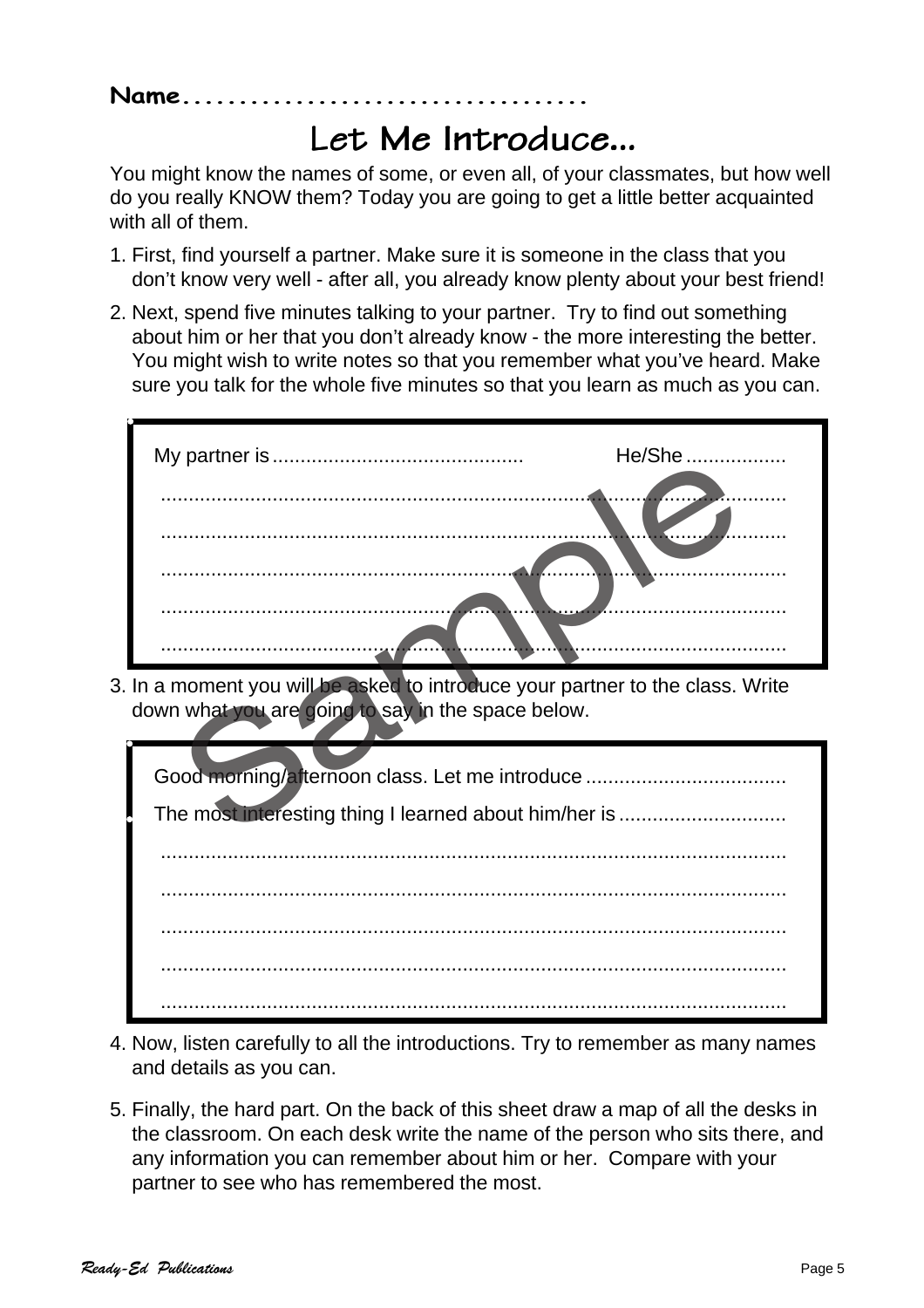## Name..........

# My Favourite Things

This activity simply requires you to list and talk about your favourite things. It gives you a chance to tell your partner exactly what your favourite things are, and why.

1. Start by filling in the following list.

 $\mathbf{r}$ 

| My favourite person is | <u>Exercise de la production de la production de la production de la production de la production de la production de la production de la production de la production de la production de la production de la production de la pr</u> |
|------------------------|--------------------------------------------------------------------------------------------------------------------------------------------------------------------------------------------------------------------------------------|
|                        |                                                                                                                                                                                                                                      |
|                        |                                                                                                                                                                                                                                      |
|                        |                                                                                                                                                                                                                                      |
|                        |                                                                                                                                                                                                                                      |
|                        |                                                                                                                                                                                                                                      |

2. Compare your list with your partner's. Don't just read each other's list - try to discuss them. This is your chance to talk about things that interest you during class time - don't waste it! Explain to your partner why each thing is your favourite, and see if you can get your partner to change his/her mind about some of the things on his or her list.